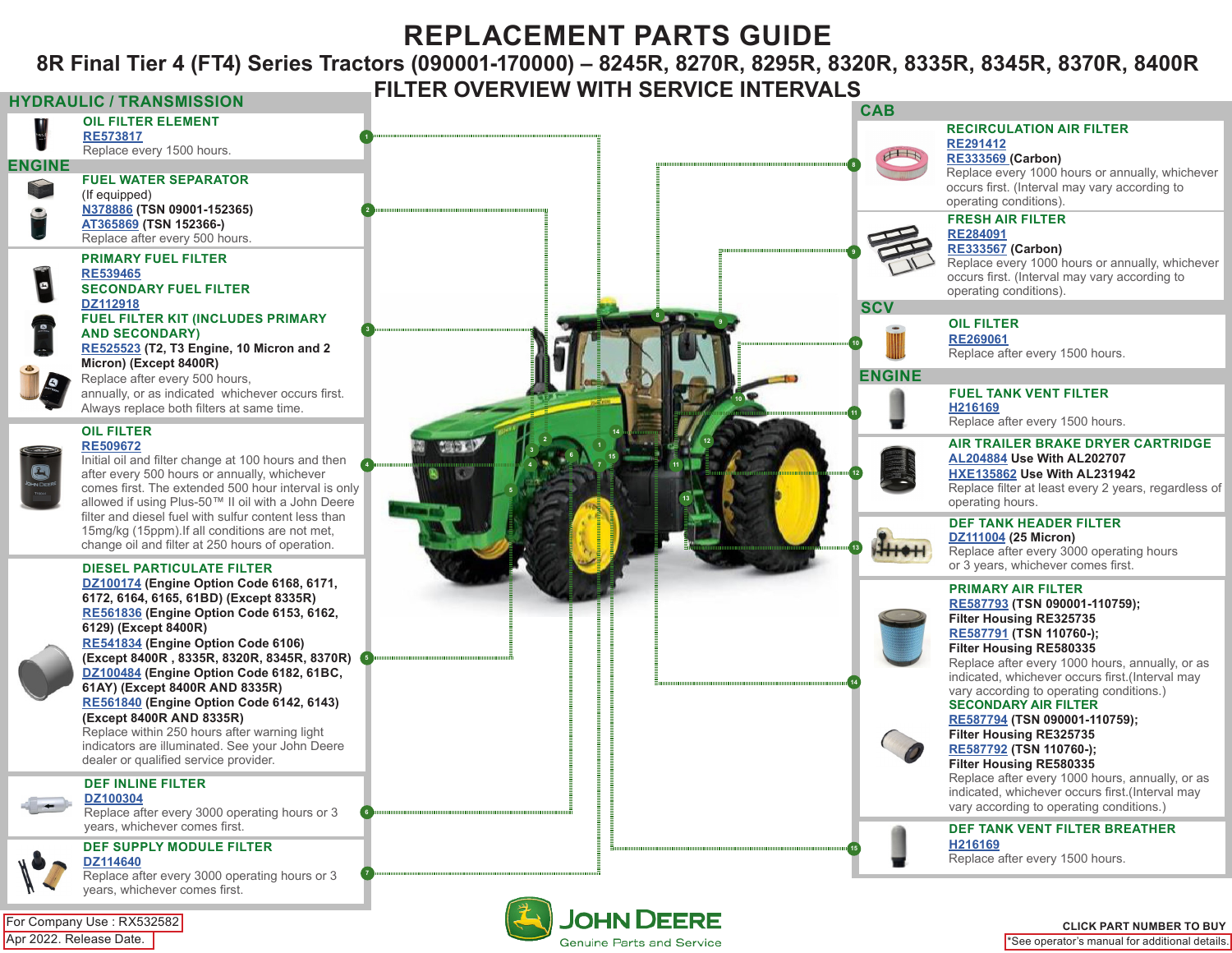## **CAPACITIES**

### **8R Final Tier 4 (FT4) Series Tractors (090001-170000) – 8245R, 8270R, 8295R, 8320R, 8335R, 8345R, 8370R,8400R**

#### **CAPACITIES (Approximate):**

## *Fuel Tank:* Tractors W/ Group 47/48 Tires..................645 L (170.4 gal) Tractors W/ Group 49 Tires.......................686 L (181.2 gal) Tractors W/ Group 47/48/49 Tires.............719 L (190.0 gal) *Diesel Exhaust Fluid (DEF) Tank:* **John Deere™ Diesel Exhaust Fluid** Normal usage volume...................................23.1 L (6.1 gal) Usable volume..............................................25.7 L (6.8 gal) *Cooling System:* **Cool-Gard™ II** ....................................................................43.8 L (11.6 gal) *Transmission / Hydraulics: Hy-Gard™* **MFWD** ....................................................................140 L (37.0 gal) *Independent Link Suspension ( ILSTM):* ....................................................................165 L (43.6 gal) **Hydraulic Auxiliary Reservoir:**

#### **Hy-Gard™**

| Usable take-out, if equipped (LH tank)18 L (4.8 gal) |  |
|------------------------------------------------------|--|
| Usable take-out, if equipped (RH tank)32 L (8.4 gal) |  |

| Crankcase 1300 MFWD:<br>Plus-50™ II                          |  |
|--------------------------------------------------------------|--|
|                                                              |  |
| Crankcase 1500 MFWD:<br>Plus-50™ II                          |  |
|                                                              |  |
| Crankcase Independent Link Suspension (ILS™):<br>Plus-50™ II |  |
|                                                              |  |
| 1300 MFWD Axle Housing:<br>Hy-Gard™                          |  |
|                                                              |  |
| 1500 MFWD Axle Housing:<br>Hy-Gard™                          |  |
|                                                              |  |
| <b>MFWD Hubs (Each):</b><br>$GL-5$                           |  |
|                                                              |  |
| Independent Link Suspension (ILS™) Hubs (Each):<br>$GL-5$    |  |
| 8245R, 8270R, 8295R3.8 L (1.0 gal)                           |  |
| 8320R, 8335R, 8345R, 8370R, 8400R5.6 L (1.5 gal)             |  |





\*See operator's manual for additional details.